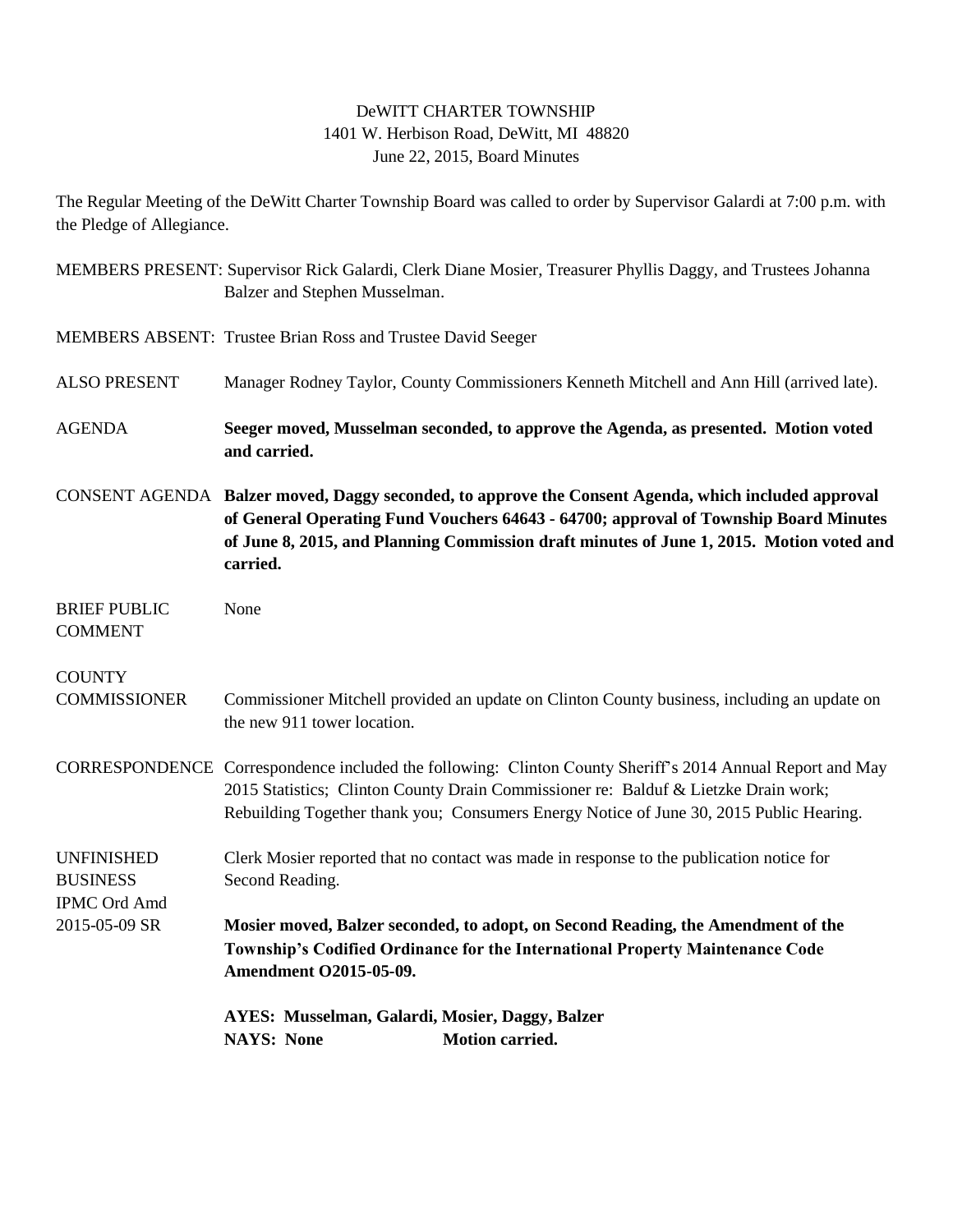Township Board Minutes June 22, 2015 Page 2

| <b>NEW BUSINESS</b><br>CC Solid Waste Mgt<br>Plan Amdment -<br>R2015-06-11 | Manager Taylor reviewed his memo, dated June 19, 2015, reviewing the process to date to<br>amend the County's Solid Waste Management plan, which has been requested by Granger<br>Waste Management for the purpose of adding four additional counties to the approved<br>import/export of waste. He noted that the last part of the process to amend the Solid Waste<br>Plan is local jurisdiction approvals, and if approved, the lengthy process of modifying the Solid<br>Waste Plan in Hillsdale, Mecosta, Clare and Lenawee Counties will have to occur.                                            |
|----------------------------------------------------------------------------|----------------------------------------------------------------------------------------------------------------------------------------------------------------------------------------------------------------------------------------------------------------------------------------------------------------------------------------------------------------------------------------------------------------------------------------------------------------------------------------------------------------------------------------------------------------------------------------------------------|
|                                                                            | Musselman moved, Daggy seconded, to approve Resolution 2015-06-12 that approves the<br>proposed Plan Amendment to the Clinton County Waste Management Plan to allow the<br>importing and exporting of solid waste from Clare, Hillsdale, Lenawee and Mecosta<br><b>Counties.</b>                                                                                                                                                                                                                                                                                                                         |
|                                                                            | AYES: Balzer, Daggy, Mosier, Galardi, Musselman<br><b>Motion carried.</b><br><b>NAYS: None</b>                                                                                                                                                                                                                                                                                                                                                                                                                                                                                                           |
| R2015-06-13 Comm<br>Of Noxious Weeds                                       | Manager Taylor reminded the Board that with the latest revision of the International Property<br>Maintenance Code (IPMC) the Township is required to appoint a Commissioner of Noxious<br>Weeds.                                                                                                                                                                                                                                                                                                                                                                                                         |
|                                                                            | Mosier moved, Musselman seconded, to appoint Gary Cypher as the Commissioner of<br>Noxious Weeds as required by Ordinance 2015-05-09 and authorized by Public Act 359 of<br>1941.                                                                                                                                                                                                                                                                                                                                                                                                                        |
|                                                                            | AYES: Musselman, Galardi, Mosier, Daggy, Balzer<br><b>Motion carried.</b><br><b>NAYS: None</b>                                                                                                                                                                                                                                                                                                                                                                                                                                                                                                           |
| <b>SRF</b> Project Plan<br><b>Adoption S2 Grant</b><br>R2015-06-11         | Manager Taylor's memo, dated June 19, 2015, explained that we are at the final step in the S2<br>Grant process, approving a resolution to adopt the final Project Plan, select a desired alternative,<br>and designate an authorized representative.                                                                                                                                                                                                                                                                                                                                                     |
|                                                                            | He explained that the desired alternative moves/replaces the existing 102 pump station to just<br>south of the existing station, out of the flood plain, and allows the Township to continue to<br>address our sewer rehabilitation plan. He also explained that the S2 Grant requires the Township<br>to begin construction on a portion of the identified alternatives within three years, otherwise the<br>Township will have to pay back the \$507,948 grant, and that the next step will be for the<br>Township to work with our engineer and financial advisors to evaluate our financing options. |
|                                                                            | Balzer moved, Musselman seconded, to adopt Resolution 2015-06-11 that adopts the final<br>Sewer Revolving Fund (SRF) Project Plan for Sanitary Sewer as part of the S2 Grant,<br>selects a desired alternative, and designates an authorized representative.                                                                                                                                                                                                                                                                                                                                             |
|                                                                            | AYES: Balzer, Daggy, Mosier, Galardi, Musselman<br>Motion carried.<br><b>NAYS: None</b>                                                                                                                                                                                                                                                                                                                                                                                                                                                                                                                  |